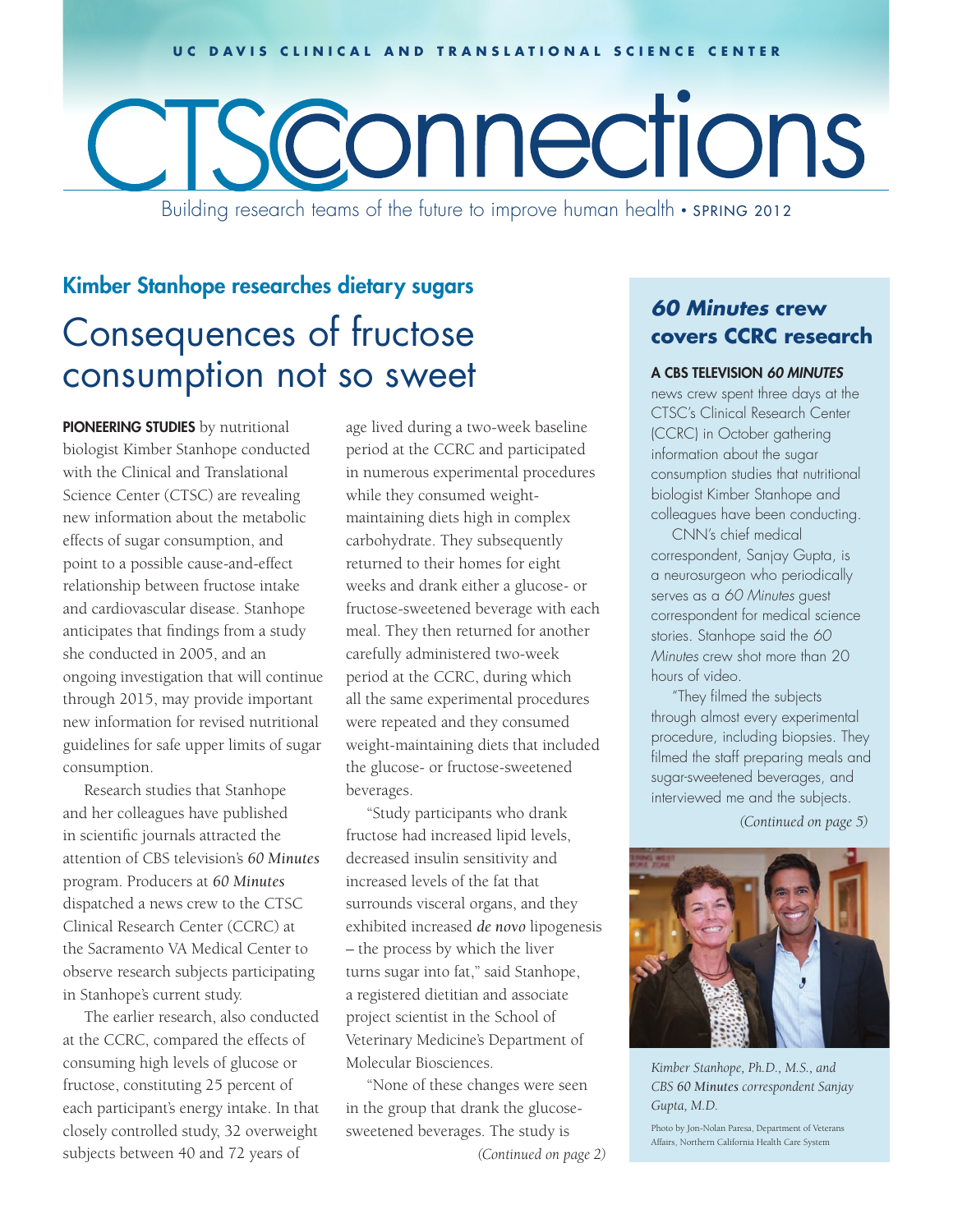## Fructose

*Continued from page 1*

important because it shows very clear metabolic differences between glucose and fructose. That difference had not been well documented in humans until this study," Stanhope added.

The current study, even more ambitious, encompasses 200 subjects aged 18 to 40, who range from normal weight to overweight. Participants are organized into eight research study groups to compare the effects of commonly consumed sugars – highfructose corn syrup (HFCS) and sucrose – with those of glucose and fructose.

more than glucose does. That is important because these results – even more directly than our first study – suggest that the association between high-sugar diets and cardiovascular disease may specifically be due to cause and effect," Stanhope said. "Two weeks after giving the subjects high-fructose corn syrup, we saw an increase in the risk factors for cardiovascular disease, specifically LDL cholesterol and apolipoprotein-B."

 Stanhope's collaborators on these studies include principal investigator Peter Havel, a UC Davis professor of molecular biosciences and nutrition; Nancy Keim at the USDA Western





Participants each begin with three days of baseline study at the CCRC, followed by a 12-day outpatient period and conclude with a return visit to the CCRC. Even though the study is still under way, initial results were published in the *Journal of Clinical Endocrinology and Metabolism* in October 2011.

"Early results from the first 48 subjects showed very clearly that beverages sweetened with high-fructose corn syrup increased lipids – risk factors for cardiovascular disease – comparably to fructose and significantly Human Nutrition Research Center; and Lars Berglund, John McGahan and Valentina Medici of the UC Davis School of Medicine.

Throughout the studies, CCRC's research nursing team managed all subject care activity and implemented the protocol.

"Our nurses assessed eligibility, collected and processed more than 200 blood specimens for serial blood sampling, conducted oral glucose tolerance tests and heparin trials, collected and processed urine samples, dispensed study beverages as outlined in the protocol, and ensured safety and protocol adherence," said registered nurse and CCRC Associate Director Nicole Mullen. The CCRC's nurse practitioner prepared drafts of physician orders and nursing flow sheets that mirrored the IRB-approved protocol; gathered medical histories from subjects and conducted physical exams; conveyed information to study physicians; and performed the gluteal adipose tissue biopsies.

"Our exercise physiologist conducted DEXA scans, measured total body water using a bioimpedance spectroscopy device, conducted metabolic testing, and compiled data for the principal investigator monthly," Mullen added. Further, the CCRC's dietitian supervised meal preparation and trained the study staff in food-handling safety and labeling regulations.

Stanhope credits the CTSC staff and the CCRC facilities for contributing to the success of her studies.

"The reasons we were able to show the differences so clearly are partly related to how carefully the study was controlled using the CCRC facilities," Stanhope said. She is preparing grant proposals for two more studies that she plans to also conduct at the CCRC.

The project described is supported by the National Center for Research Resources through grant #UL1RR024146 and the National Center for Advancing Translational Sciences, National Institutes of Health.

Kimber Stanhope is scheduled to present a seminar titled "Are fructose-containing sugars (HFCS and sucrose) contributing to the epidemic of metabolic syndrome?" at the CTSC on April 26 at noon.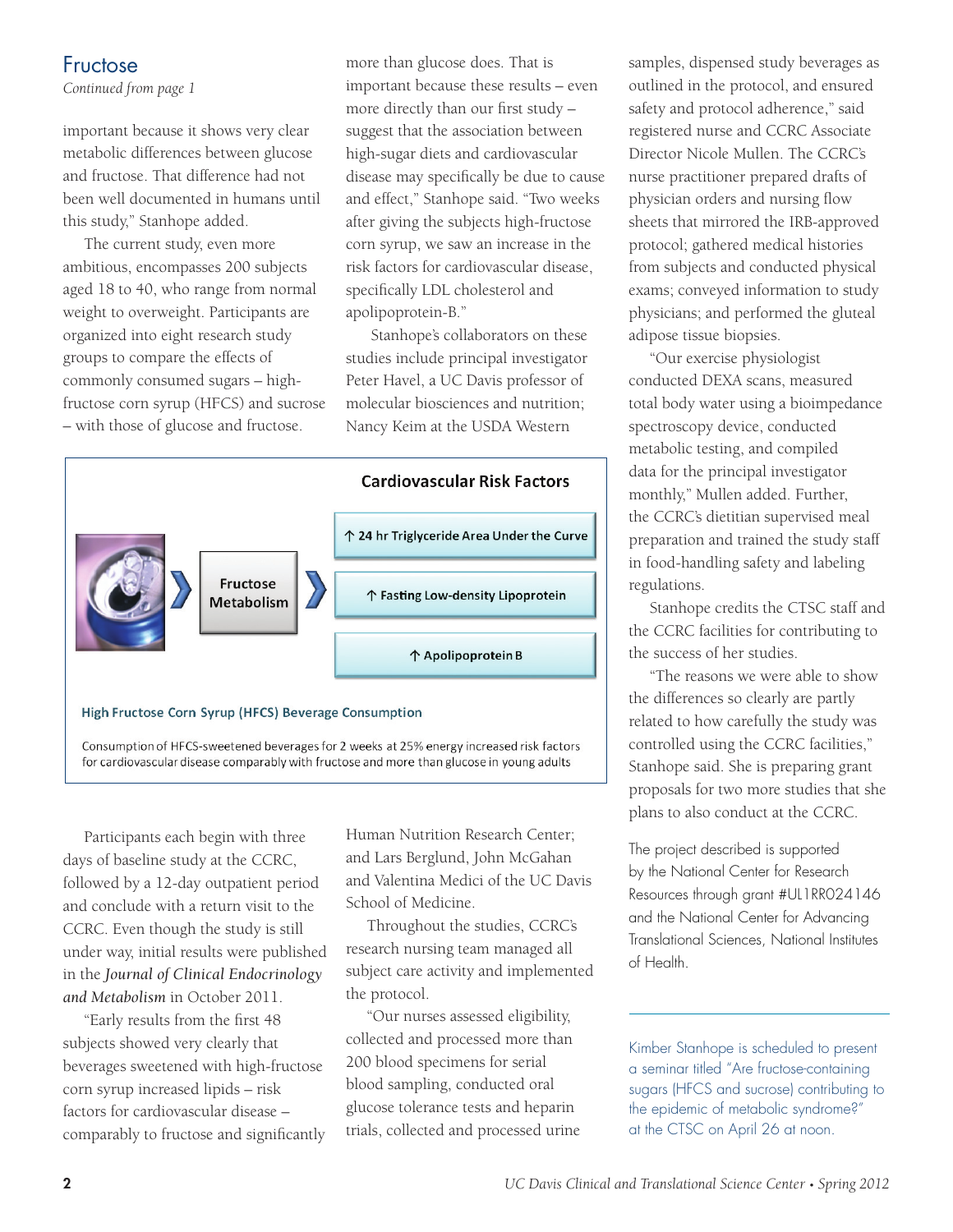#### **DIRECTOR'S MESSAGE**



*Lars Berglund, M.D., Ph.D.*

*"By sharing experiences and ideas, leaders from the medical centers are seeking UC-wide solutions to advance the potential beyond what any single center can accomplish alone."*

## UC BRAID program fuels research

#### THE UC OFFICE OF THE PRESIDENT

and Clinical and Translational Science Awards programs have launched a new initiative to fuel collaborative research. Known as UC Biomedical Research Acceleration, Integration and Development (UC BRAID), the program aims to harness and focus research in California, accelerating academic partnerships to benefit human health.

UC BRAID also aims to stimulate ideas that challenge the status quo and overcome the phalanx of barriers that limit biomedical research. For example, investigators face everchanging regulatory requirements and obstacles in their ability to advance research that improves health while maintaining the highest level of

patient safety and privacy. Our aim is to help investigators overcome these difficulties through an improved organizational infrastructure that is supportive while respecting the need for compliance.

By sharing experiences and ideas, leaders from the medical centers are seeking UC-wide solutions to advance the potential beyond what any single center can accomplish alone. To date, UC BRAID has established working groups to address methods to streamline contracting practices, IRB review, informatics, drug discovery and development, and metrics to define processes and outcomes of the program. Visit www.ucbraid.org/ for more information.

#### **FEATURED SCHOLAR**

# Nephrologist Lorien Dalrymple

INFECTIONS THAT COMMONLY AFFLICT DIALYSIS PATIENTS may also substantially increase their risk of cardiovascular problems, according to research conducted by nephrologist Lorien Dalrymple. Funded with a K12 grant from the CTSC, Dalrymple is investigating the types, rates and risk factors for infection and the associated cardiovascular consequences of infection in patients with chronic kidney disease (CKD) on dialysis.

"I became interested in understanding the epidemiology and consequences of infections in patients with CKD because infection and cardiovascular disease are leading causes of hospitalizations and death in this population," said Dalrymple, who attributes her research career trajectory to CTSC support.

"Numerous CTSC resources have been fundamental to my success as a researcher," Dalrymple said. "CTSC offers career development awards, mentorship, grant-writing support, and opportunities to present research and obtain directed feedback from peers at a critically important time, early in career development."

Dalrymple's work has impressed Richard L. Kravitz, associate director of the K12 Training Program in the CTSC.

"Dr. Dalrymple is a terrific exemplar of a young, translational clinician-investigator. Her work on inflammation, infection and heart



*Lorien Dalrymple, M.D., M.P.H.*

disease in patients with CKD addresses critical problems at the margins of nephrology, cardiology, infectious disease and implementation science," said Kravitz, who is also co-vice chair of research, and professor in the Department of Internal Medicine. "She recently received a very good score from NIH for an extramurally supported K-award. We hope this award will propel her to further success."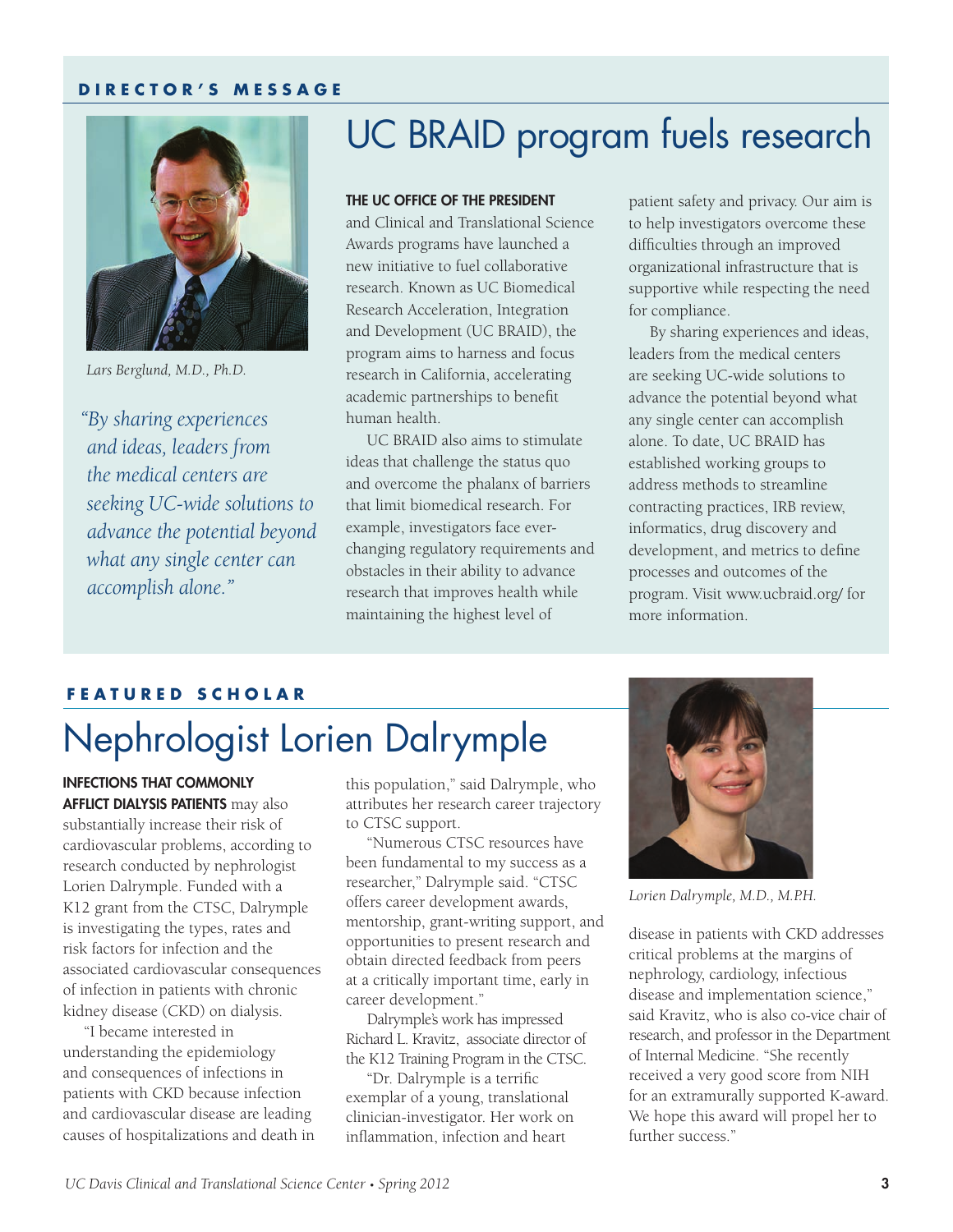## Clinical Trials Resource Group guides researchers

#### EVEN THE MOST EXPERIENCED

researcher can find the myriad of regulations and requirements that govern clinical trials confusing. All clinical trials go through three major stages of activity (pre-study, study conduct and post-study), and each phase has distinct requirements, depending upon the nature of the project. Fortunately, UC Davis clinical researchers have access to a CTSC resource to assist them. The Clinical Trials Resource Group (CTRG) helps clinical research teams navigate the labyrinth of regulations and requirements encountered in planning and conducting clinical trials.

Kate Marusina, manager of the Regulatory Knowledge and Support Program, including the CTRG team, assists with each phase of the study process. For example, team members can help with the documentation required to gain regulatory approval of human-subject protocols and compliance with Institutional Review Board (IRB), FDA and Medicare regulations through the duration of a study. Marusina and her staff accommodate a variety of requests from investigational teams in every phase of the project. The group can develop consent forms, prepare IRB submissions, file IND, IDE and other regulatory

documentation, monitor clinical trials, and determine which charges are payable by insurance or study funds.

"Recently we assisted a MIND Institute researcher in completion of the entire IRB submission packet for a study involving children with genetic disorders. We prepared the parental consent form for this study," Marusina said. "Since the study enrolled patients of various ages, we also composed the forms required for minors to participate, such as an assent form for ages 12 to 17 and a letter of information for ages 8 to 11. We also helped prepare a telephone screening script to describe eligibility requirements for parents of potential subjects. Because screening is part of the informedconsent process, the document had to include specific information required by the IRB," Marusina explained. With assistance from the CTRG, the project was approved in a timely fashion so the study could proceed on schedule.

Monitoring study activity is another service that the CTRG offers to help investigators comply with applicable regulatory requirements.

"Once a study protocol is approved by the IRB, we can create regulatory binders and offer guidance on required documentation, including

## Clinical Trials Resource Group services

- IRB, FDA and Medicare regulations
- IRB application forms, ICFs, annual reports, AEs and Deviations
- Filing of INDs and IDEs
- Coverage analysis (determining what is payable by insurance, and what is payable by the study account)
- Study monitoring
- Preparing for regulatory audits (FDA or industry sponsors)
- Coordination of study subject visits
- Preparing case report forms
- clinicaltrials.gov

study personnel responsibility logs, training logs and study-product accountability documentation," Marusina said. "A monitoring plan is typically protocol-specific to reflect the variables of the study, such as number of subjects, study visits and study-related procedures, and reflects the overall complexity of the trial. We also go to the study site to review study documents for completeness and accuracy."

*"On an institutional level, Dr. Marusina is fostering an organizational structure to integrate and refine clinical research process flow, operations and compliance throughout UC Davis."*

#### ~ Kitty Lombardo administrative director, CTSC

In addition, the Clinical Trials Resource Group hosts a robust education program that includes training for clinical research budgeting and billing, the informed-consent process, coverage analysis, navigating the clinical trials process, and other relevant topics. The CTRG team includes certified clinical research professionals Denise Owensby and Virina De Jesus, who oversee clinical trial monitoring services and help investigators prepare IRB paperwork; Suzan Bruce, a certified professional coder who specializes in coverage analysis and billing; and Debie Schilling, an analyst who performs data extraction and analysis.

Visit www.ucdmc.ucdavis.edu/ clinicaltrials/forinvestigators/ forinvestigators.html for more information about the Clinical Trials Resource Group.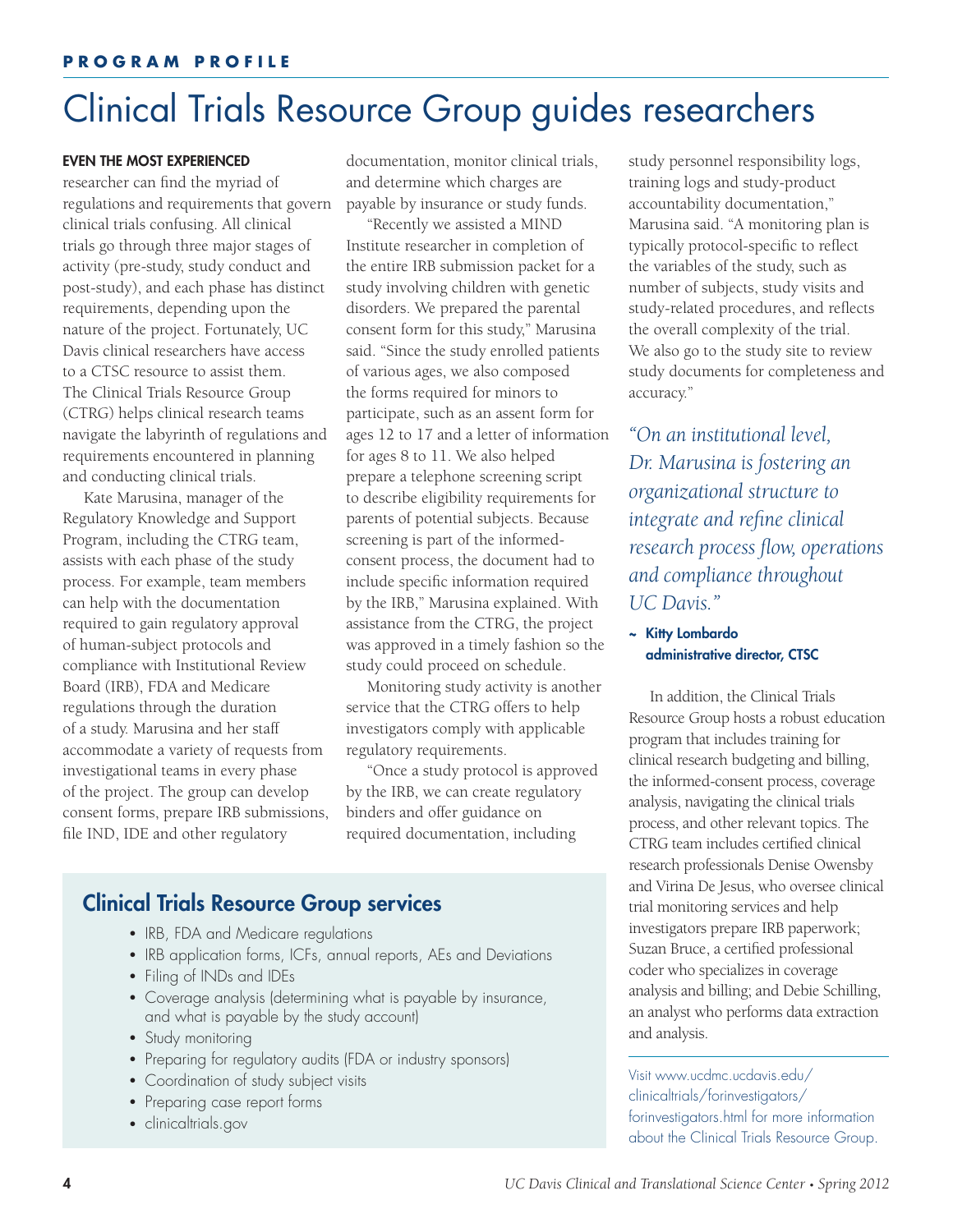# Cooperative radiochemistry facility emerges

CONSTRUCTION BEGAN in early January for a new research, training and production facility that will vastly improve logistics for bench-to-bedside radiopharmaceutical conveyance. The facility is being built within the Institute for Regenerative Cures on Stockton Boulevard, adjoining the CTSC.

The project is being developed cooperatively by UC Davis Health System, PETNET Solutions Inc. (a wholly owned subsidiary of Siemens Medical Solutions USA Inc.) and Northern California PET Imaging Center (NCPIC). The PETNET commercialization and distribution components are scheduled to begin operation by this summer. Julie L. Sutcliffe, a UC Davis associate professor of biomedical engineering and hematology and oncology, anticipates end-of-year completion of the training and research facilities, which she will direct.

"This project constitutes a perfect

synergy between academia and industry," Sutcliffe said.

"The unique partnership with PETNET will function as a pipeline for commercialization of the concepts and compounds that UC Davis researchers develop. The CTSC will help expedite translations of those diagnostic and therapeutic radiopharmaceutical agents," said Sutcliffe, who also is director of the cyclotron and radiochemistry facility at the UC Davis Center for Molecular and Genomic Imaging. "When I came to UC Davis nine years ago, I went from clinical to totally preclinical work, but my vision for the field then and always will be translation."

The research component is aimed at developing specialized molecular agents for use not only in oncology, but also in neurology and cardiology. Sutcliffe emphasizes the importance of the training component to build a diverse, highly qualified nuclear science work force.



*Julie Sutcliffe, Ph.D.* 

The new facility has not been officially named; project architects have informally labeled it the biomedical cyclotron research facility, while Sutcliffe and her colleagues have dubbed it R2@UC Davis (radiochemistry research and training at UC Davis). The facility's location on the Sacramento campus is strategic because of the short radioactive half-life of PET radioisotopes, many of which are usable for only a few minutes to a few hours.

Julie Sutcliffe will present a talk titled "New opportunities for molecular imaging at UC Davis, bench to bedside" at the CTSC on May 24 at noon.

#### *60 Minutes continued from page 1*

They also made some comparative graphics showing the large amount of fruit that contained the same amount of sugar that our subjects consumed in their sugar-sweetened beverages," Stanhope said.

CCRC Associate Director Nicole Mullen helped coordinate approvals and accommodations for the *60 Minutes* crew to observe and interview the research subjects. She worked with public information representatives at the UC Davis campus, UC Davis Health System and Veterans Affairs.

"I helped bring the right people to the table to make sure we had all the necessary approvals in place, said Mullen. "I checked in with the Compliance Office, with Public Affairs, and the Institutional Review Board at UC Davis to make sure that inviting participants to be a part of this media coverage was acceptable. This was necessary because it had not been anticipated as a part of the protocol," she explained. She and her team made certain that all research subjects were willing to be part of the news coverage. "As it turned out, all of them were very enthusiastic."

The broadcast date for the segment has not been announced.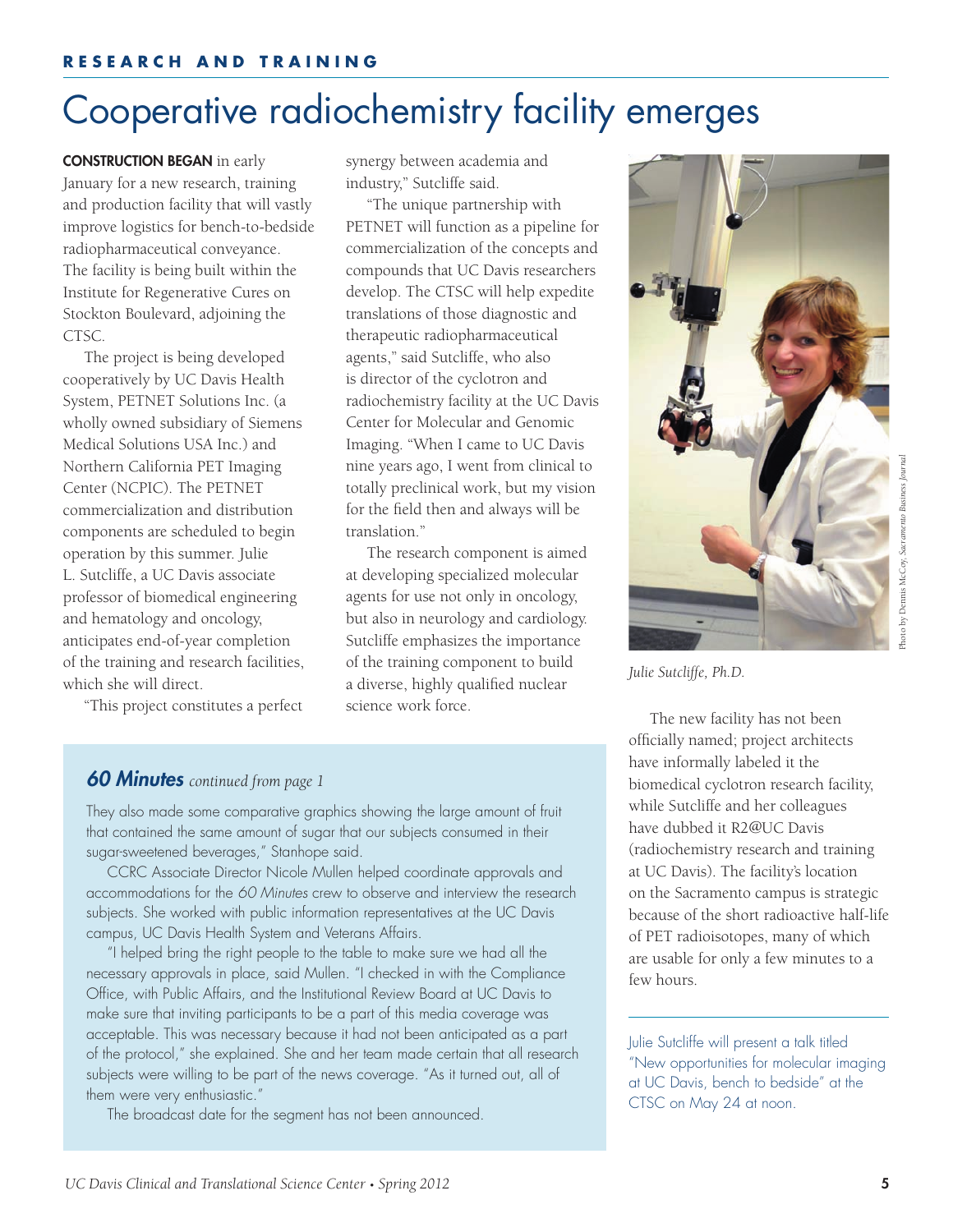# Partnership in action to improve community health

#### THE AFRICAN AMERICAN LEADERSHIP

COALITION (AALC), which was formed in 2008 as a coalition of community organizations, leaders and agencies concerned with the plight of African Americans in the Sacramento area, is taking part in a new UC Davis community involvement initiative. Several members of AALC's Health Committee – including Tina Roberts of the Roberts Family Development Center and Edward Lewis of the Sacramento chapters of Black Greek Letters organizations – participated in the June 2011 Community Engagement and Health Partnerships Workshop sponsored by the CTSC and the Center for Reducing Health Disparities.

The purpose of this workshop, facilitated by nationally known community-based participatory research expert Nina Wallerstein, was twofold: to discuss how communityacademic research partnerships can bring together the interests and health practices of communities and cutting-edge research from academic medical centers; and to announce the availability of pilot funding for innovative partnerships between communities and UC Davis.

Roberts, Lewis and a third AALC member, Joyce Askia from Sacramento County's Black Infant Health Program, were aware of UC Davis pediatrics professor Dennis Styne's work to help thwart diabetes and obesity among



*Shown in the kitchen of the Roberts Family Development Center are Dennis Styne, M.D.(left), Tina Roberts (center) and Linda Ziegahn, Ph.D.(right), representing the CTSC Community Engagement and Research Program. (Photo by Karin Higgins, University Communications.)*

Native-American populations. With the help of the CTSC Community Engagement program, they made contact with Styne, and together developed a proposal to work with African-American families in Sacramento. The new project will begin with a survey of participants to ascertain knowledge of diabetes and obesity in their families and the community. Using the study results, the project organizers will work with these same families on development of family action plans to change behaviors that lead to diabetes and obesity, and to maintain constructive behaviors that protect against these diseases.

Funding from the CTSC will enable key community members to assume pivotal roles in the design, data collection and analysis of a pilot study of 24 African-American families. Meetings with participating families are expected to start in March.

Styne, who holds the Yocha Dehe Chair for Pediatric Endocrinology, said the study's goal is to "empower the community to play an active role in identifying those factors that deter people from developing the healthy habits that reduce their likelihood of obesity and Type 2 diabetes. This approach differs from classic study models in which studies are directed toward a community in a unidirectional manner," he said.

"This grant is unique because it's the first step in creating a process in which members of the community are more involved in research and are active partners in reducing health disparities," said Roberts, whose organization conducts education and recreation programs for children in North Sacramento.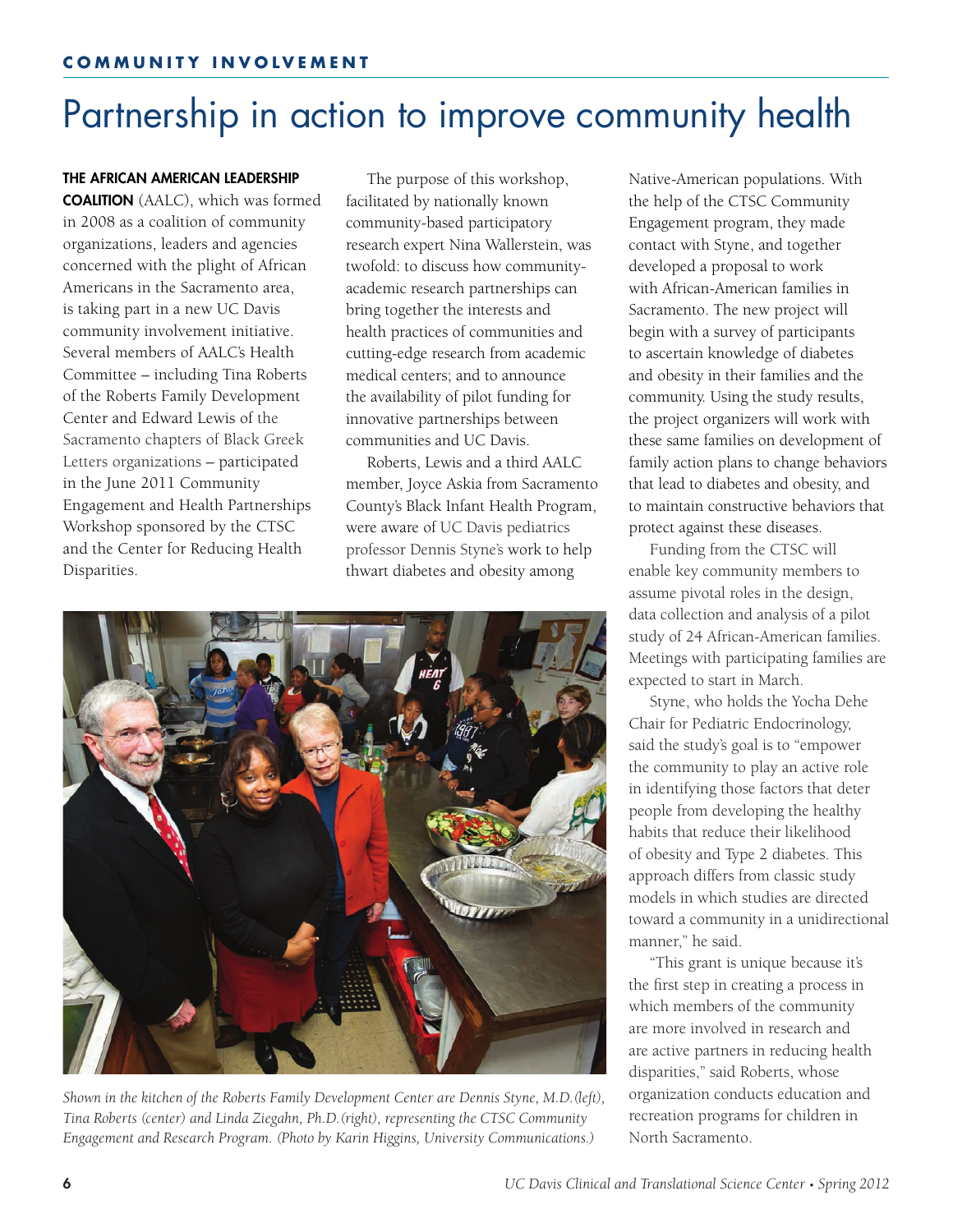Linda Ziegahn, community engagement manager at the CTSC, helps identify the communities interested in partnering with UC Davis researchers and introduces them to the researchers who want to collaborate with those communities as equal partners focused on improving health. She hopes that the results of this pilot study will lead to larger studies and eventually to community interventions that will improve the overall health of African-American families.

"In the future we would like to see better access to fresh fruit and vegetables, schools assigning more time *"By engaging those groups underserved by health services, we believe we are starting in the right place."*

~ Linda Ziegahn, Community Engagement Manager

to physical education, and food banks revising the type of food provided for low-income families," said Ziegahn. "By engaging those groups underserved by health services, we believe we are starting in the right place."

In addition to this project, CTSC-funded community-engaged research studies also will investigate premature births and low birth weights in African Americans, and physical- and mental-health conditions among Iraqi refugees.

The project described is supported by the National Center for Research Resources through grant #UL1RR024146 and the National Center for Advancing Translational Sciences, National Institutes of Health.

#### **NEW APPOINTMENT**

## Ted Wun named associate dean for research

Ted Wun, chief of the Division of Hematology and Oncology, has been named associate dean for research at the UC Davis School of Medicine. In his new role, he will be responsible for working with Lars Berglund, senior associate dean for research, in expanding the breadth and depth of research at the health system, as well as implementing the health system's 2011–2016 Strategic Plan to increase high-impact, interdisciplinary research. His duties also will include coordinating efforts in implementation science throughout the health system and serving as the health system representative to the Association of Academic Health Centers.

"I've had the privilege of working with Ted over the years, and he has

certainly proven his drive and dedication to research," said Berglund, who also is program director of the Clinical and Translational Science Center (CTSC). "He is an excellent collaborator and will bring his broad experience and perspective in shaping the future landscape of research at the health system."

With this new appointment, Wun will add to his roles as director of the CTSC Clinical Research Resources and Facilities program, chief of the Division of Hematology and Oncology at UC Davis, and chief of hematology oncology at VA Northern California Health Care System. Wun joined UC Davis Medical Center in 1992 and is currently a professor of medicine in the Division of Hematology and Oncology, as well as professor of pathology and laboratory medicine.



*Ted Wun, M.D.*

He graduated magna cum laude from Union College in Schenectady, N.Y., and from Albany Medical College. He is board-certified in internal medicine, hematology and medical oncology.